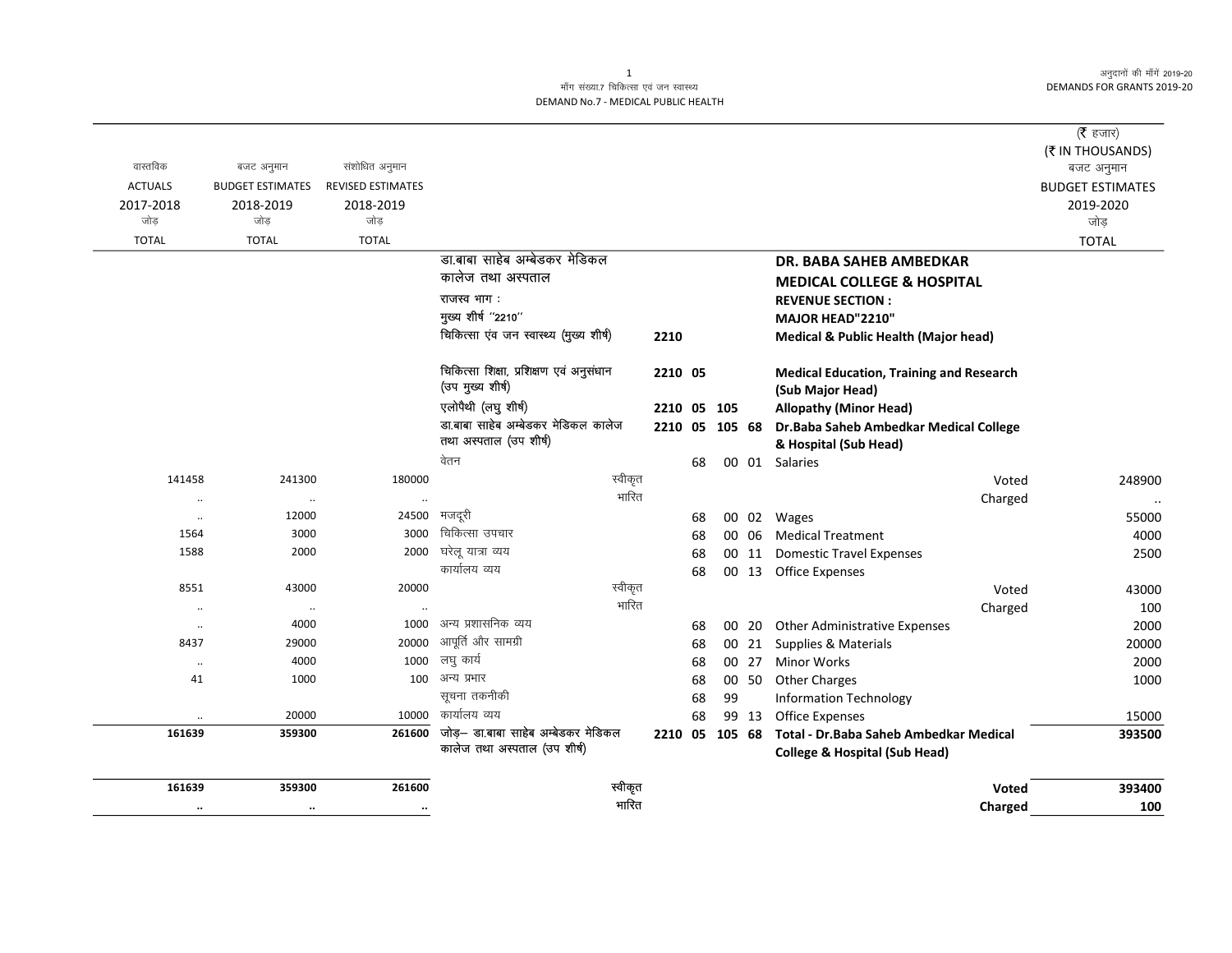अनुदानों की माँगें 2019-20 DEMANDS FOR GRANTS 2019-20

## माँग संख्या.7 चिकित्सा एवं जन स्वास्थ्य DEMAND No.7 - MEDICAL PUBLIC HEALTH

|                      |                         |                          |                                           |      |             |                |                                                           | ( <b>रै</b> हजार)       |
|----------------------|-------------------------|--------------------------|-------------------------------------------|------|-------------|----------------|-----------------------------------------------------------|-------------------------|
|                      |                         |                          |                                           |      |             |                |                                                           | (₹ IN THOUSANDS)        |
| वास्तविक             | बजट अनुमान              | संशोधित अनुमान           |                                           |      |             |                |                                                           | बजट अनुमान              |
| <b>ACTUALS</b>       | <b>BUDGET ESTIMATES</b> | <b>REVISED ESTIMATES</b> |                                           |      |             |                |                                                           | <b>BUDGET ESTIMATES</b> |
| 2017-2018            | 2018-2019               | 2018-2019<br>जोड         |                                           |      |             |                |                                                           | 2019-2020               |
| जोड                  | जोड                     |                          |                                           |      |             |                |                                                           | जोड                     |
| <b>TOTAL</b>         | <b>TOTAL</b>            | <b>TOTAL</b>             | जैव चिकित्सा अवशिष्ट प्रबंघन (उप शीर्ष)   |      |             |                |                                                           | <b>TOTAL</b>            |
|                      |                         |                          |                                           |      |             | 2210 05 105 66 | <b>Bio Medical Waste Management (Sub</b>                  |                         |
|                      | 500                     | 100                      | अन्य प्रभार                               |      |             | 00 50          | Head)                                                     |                         |
| $\ddot{\phantom{a}}$ | 500                     | 100                      | जोड़- जैव चिकित्सा अवशिष्ट प्रबंघन (उप    |      | 66          | 2210 05 105 66 | <b>Other Charges</b>                                      | 500<br>500              |
|                      |                         |                          | शीर्ष)                                    |      |             |                | <b>Total - Bio Medical Waste Management</b><br>(Sub Head) |                         |
| 161639               | 359800                  | 261700                   | जोड़-एलोपैथी (लघु शीर्ष)                  |      | 2210 05 105 |                | <b>Total - Allopathy (Minor Head)</b>                     | 394000                  |
| 161639               | 359800                  | 261700                   | स्वीकृत                                   |      |             |                | Voted                                                     | 393900                  |
| $\ldots$             | $\ddotsc$               |                          | भारित                                     |      |             |                | Charged                                                   | 100                     |
| 161639               | 359800                  | 261700                   | जोड़—चिकित्सा शिक्षा, प्रशिक्षण एवं       |      | 2210 05     |                | <b>Total - Medical Education, Training and</b>            | 394000                  |
|                      |                         |                          | अनुसंधान (उप मुख्य शीर्ष)                 |      |             |                | <b>Research (Sub Major Head)</b>                          |                         |
| 161639               | 359800                  | 261700                   | स्वीकृत                                   |      |             |                | <b>Voted</b>                                              | 393900                  |
|                      |                         |                          | भारित                                     |      |             |                | Charged                                                   | 100                     |
| 161639               | 359800                  | 261700                   | जोड़-मुख्य शीर्ष "2210"                   | 2210 |             |                | TOTAL - MAJOR HEAD"2210"                                  | 394000                  |
| 161639               | 359800                  | 261700                   | स्वीकृत                                   |      |             |                | <b>Voted</b>                                              | 393900                  |
| $\ddotsc$            | $\ddotsc$               |                          | भारित                                     |      |             |                | Charged                                                   | 100                     |
| 161639               | 359800                  | 261700                   | जोड़–राजस्व भाग                           |      |             |                | <b>TOTAL - REVENUE SECTION</b>                            | 394000                  |
| 161639               | 359800                  | 261700                   | स्वीकृत                                   |      |             |                | Voted                                                     | 393900                  |
| $\cdot\cdot$         | $\ddotsc$               |                          | भारित                                     |      |             |                | Charged                                                   | 100                     |
|                      |                         |                          | पूंजी भाग:                                |      |             |                | <b>CAPITAL SECTION:</b>                                   |                         |
|                      |                         |                          | मुख्य शीर्ष "4210"                        |      |             |                | MAJOR HEAD "4210"                                         |                         |
|                      |                         |                          | चिकित्सा और जन स्वास्थ्य पर पूंजी         | 4210 |             |                | <b>Capital Outlay on Medical and Public</b>               |                         |
|                      |                         |                          | परिव्यय (मुख्य शीर्ष)                     |      |             |                | <b>Health (Major Head)</b>                                |                         |
|                      |                         |                          | शहरी स्वास्थ्य सेवायें -एलोपैथी (उप मुख्य |      | 4210 01     |                | <b>Urban Health Services-Allopathy (Sub</b>               |                         |
|                      |                         |                          | शीर्ष)                                    |      |             |                | Major Head)                                               |                         |
|                      |                         |                          | अस्पताल एवं औषधालय (लघु शीर्ष)            |      | 4210 01 110 |                | <b>Hospitals &amp; Dispensaries (Minor Head)</b>          |                         |
|                      |                         |                          | डा.बाबा साहेब अम्बेडकर मेडिकल कालेज       |      |             | 4210 01 110 67 | Dr. Baba Saheb Ambedkar Medical College                   |                         |
|                      |                         |                          | तथा अस्पताल (उप शीर्ष)                    |      |             |                | & Hospital (Sub Head)                                     |                         |
| 5592                 | 5000                    | 20000                    | मशीनरी तथा उपकरण                          |      | 67          | 00 52          | Machinery & Equipment                                     | 10000                   |
| 5592                 | 5000                    | 20000                    | जोड़— डा.बाबा साहेब अम्बेडकर मेडिकल       |      |             | 4210 01 110 67 | Total - Dr. Baba Saheb Ambedkar Medical                   | 10000                   |
|                      |                         |                          | कालेज तथा अस्पताल (उप शीर्ष)              |      |             |                | <b>College &amp; Hospital (Sub Head)</b>                  |                         |

2